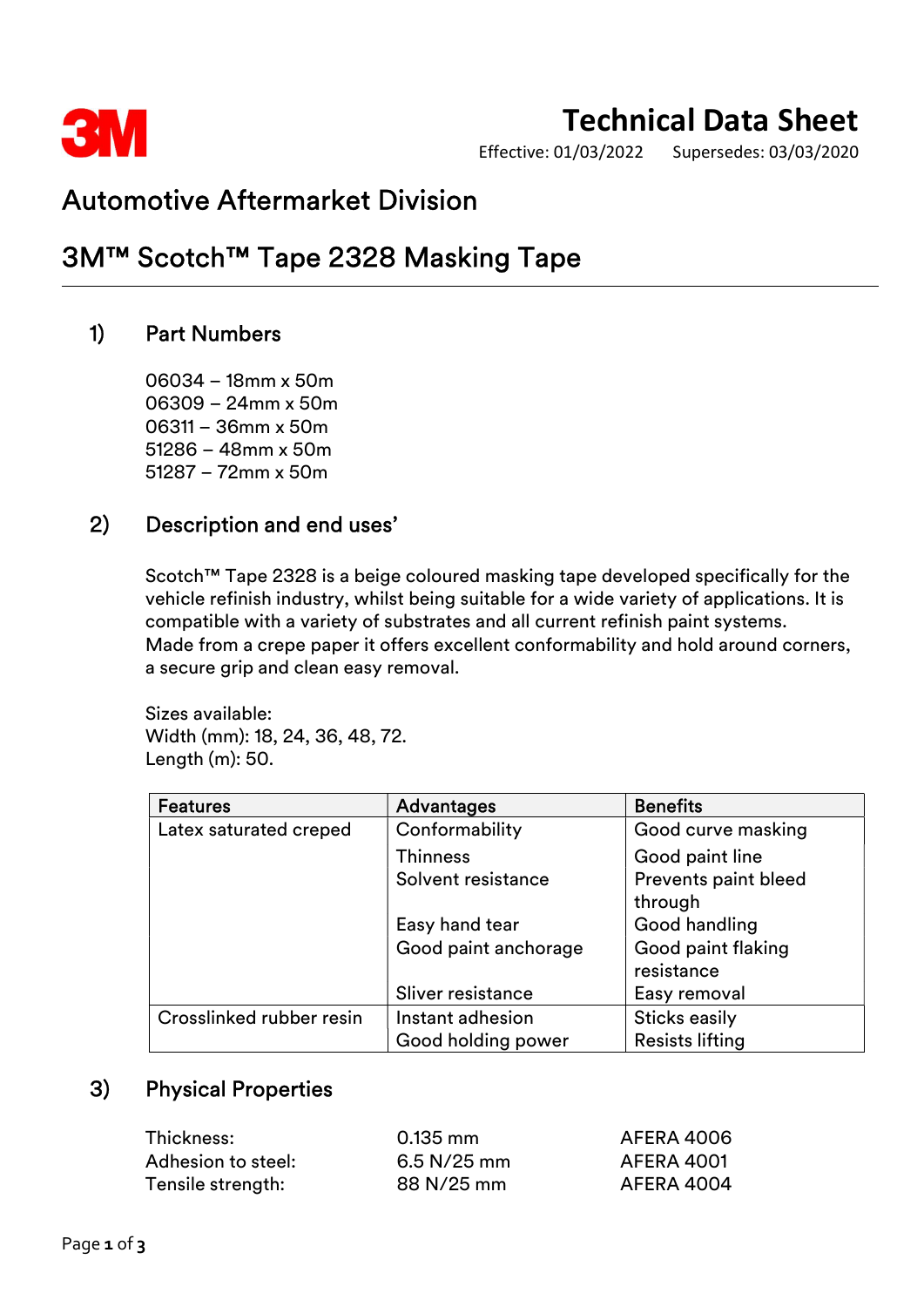

# Technical Data Sheet

Effective: 01/03/2022 Supersedes: 03/03/2020

#### 4) Directions for Use

1. Ensure that the area/substrates to be masked is clean and dry prior to the application of the tape.

2. Window rubbers and plastic mouldings should be cleaned using a silicon remover / mild solvent to ensure they are free from contamination to improve the tapes adhesion.

3. If the tape has been baked and left overnight allowing it to go cold and damp, we recommend the vehicle be warmed prior to the tape removal. Failure to do so may result in adhesive residue being left on the vehicle.

Satisfactory performance and clean removal of Scotch™ Tape 2328 will be achieved at varying temperatures/time exposure on many substrates. Tests should be conducted to establish Scotch™ Tape 2328 performance parameters in your process conditions. The optimum level for product performance and easy removal is at 80 °C for 60 min.

#### 5) Storage

Store product in the original carton under normal conditions of 21°C and 50% relative humidity. When stored at the recommended conditions in original, unopened containers, this product has a shelf life of 12 months.

#### 6) Safety

#### 3M™ Automotive Aftermarket Products are designed FOR PROFESSIONAL USE ONLY.

Always use the product in the manner in which it is designed to be used.

When using solvents etc. for cleaning the surface prior to the SEMFT application, care must be taken to avoid contact with the skin and eyes. The correct PPE must be worn at all times

When removing the masking tape after use from the vehicle it should be disposed of following local authority/ country guidelines.